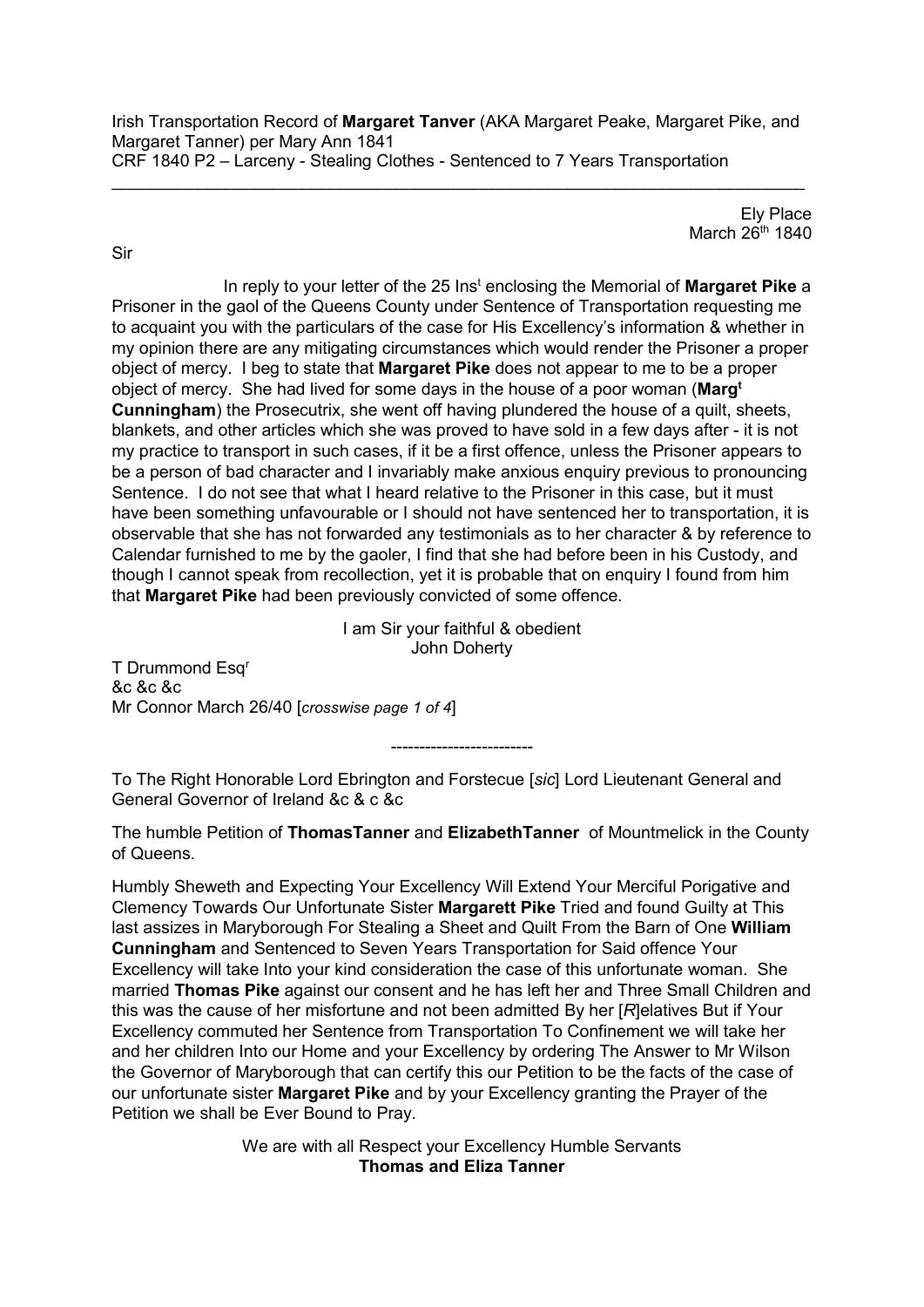her Brother and Sister To his Excellency the Lord Lieutenant of Ireland &c &c &c Mountmelick 17<sup>th</sup> day March

| NATIONAL ARCHIVES<br><b>IRELAND</b> | Copyright – not to be published or<br>photographically reproduced without the written<br>consent of the Director of the National Archives<br>of Ireland |  |  |   |  |   |       |  |  |   |  |
|-------------------------------------|---------------------------------------------------------------------------------------------------------------------------------------------------------|--|--|---|--|---|-------|--|--|---|--|
| Ref: CRF 1840 P2                    | <b>CMS</b>                                                                                                                                              |  |  | 3 |  | 5 | - 6 - |  |  | 8 |  |

---------------------------

Queens County,

## **Margaret Pike**

7 yrs Trans<sup>n</sup> Larceny

---------------------------

P 2 1840

## **M. Pike**

Refer to the Judge Initialled The law must take its course.

March 29 initialled Ch. Justice ans<sup>d  $30<sup>th</sup>$  Initialled</sup>

To his Excellency The Lord Lieutenant General and Governor General of Ireland &c &c &c Dublin Castle *Seal* MOUNTMELLICH *Seal* 5M YR1840

To his Excellency The Lord Lieutenant General and General Governor of Ireland, Lord Viscount Ebrington &c. &c. &c.

---------------------------

This humble Petition of **Thomas** and **Elizabeth Tanner** of Mountmelick in the Queens County humbly sheweth

The Petitioners are Brother and Sister to **Margaret Pike** That was tried at Maryboro last assizes and found Guilty and Sentenced Seven Years Transportation and at Present confined in the Penitentary at Grange Gorman and hopeing Your Excellency will take the case Into your Kind consideration and commute Margaret Pike's Punishment to confinement in consequence of her small children the cheif cause of her misfortune was marrying with out the consent of her friends her Husband left her and her children and her friends would not let her in and haveing no means to support her self or children she commenced a Life of Badness in Petty Thiefts, and if Your Excellency will be pleased to commute her sentence to confinement at the Expiration of her confinement we will Take her home and be Bound for her Good conduct in futher as we are in a way to take care of her and her children and by Your Excellency complying with the Prayer of This our Petition we shall be Ever Bound to Pray.

> **Thomas Tanner** her